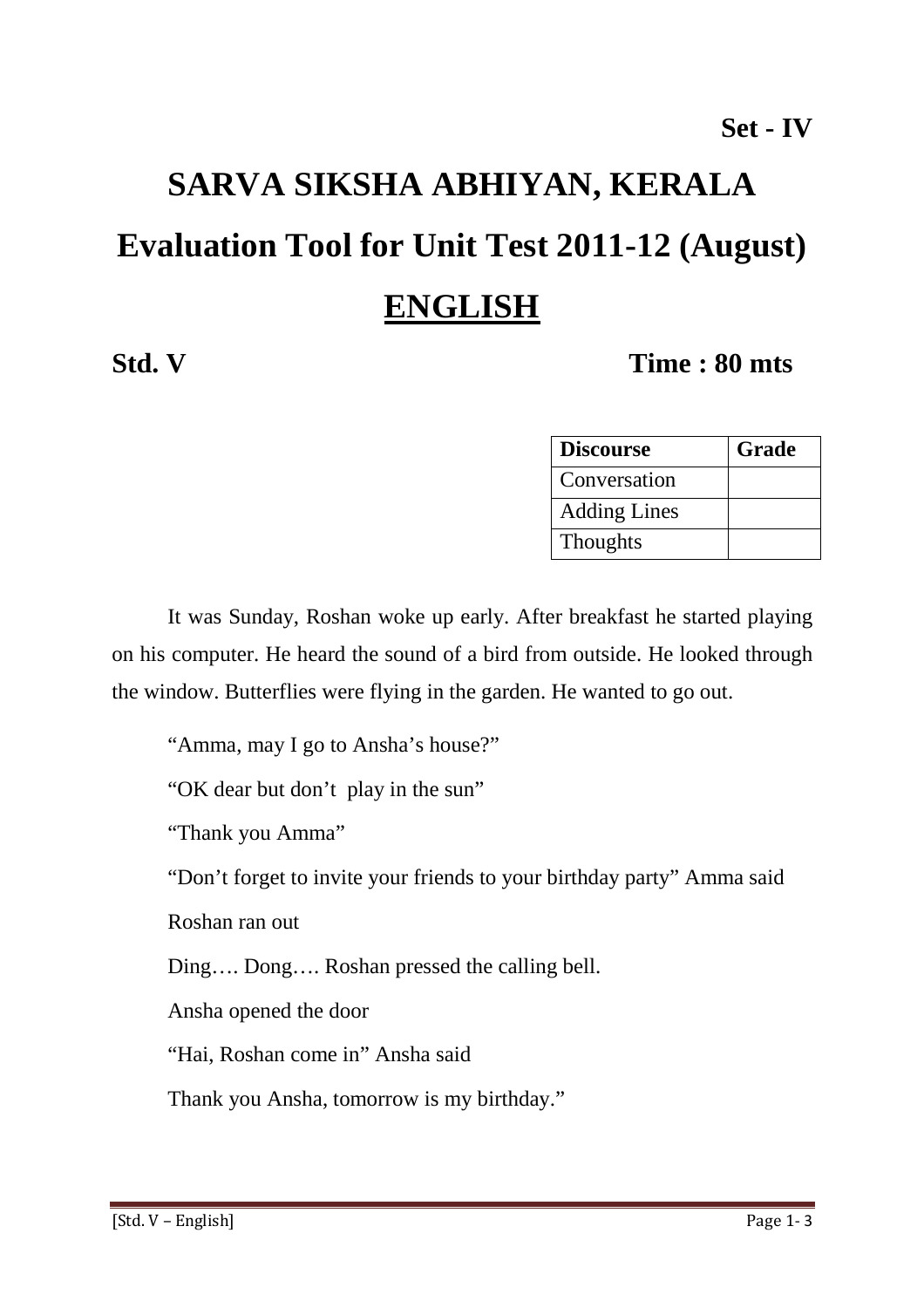#### **Task – I : Complete the conversation between Ansha and Roshan**

"Happy birthday to you"

Ammu and Ansha wished Roshan

"Thank you, come"

Roshan welcomed them. The house was fully decorated with balloons,.. little balls, ribbons and dancing dolls. They saw some children singing and playing with balloons. Ansha and Ammu joined them and sang.

*Balloons Balloons coloured balloons Let's Play with them Balls balls tiny balls Let's play with them …………………… …………………… ……………………* 

### **TASK – II : Add four more lines**

 "Roshan, call your friends, Let's cut the Cake" His mother Maria called. The children rushed to the room. Roshan cut the cake and served to all. Mother gave payasam to everybody. After a while, all his friends left the home.

 "Amma Come. We shall open the gift boxes" Roshan called his mother. He opened the gift boxes one by one. His eyes brightened. He thought about his friends……. the birth day celebrations…..

'How lucky I am…!'

#### **TASK III Complete Roshan's thoughts.**